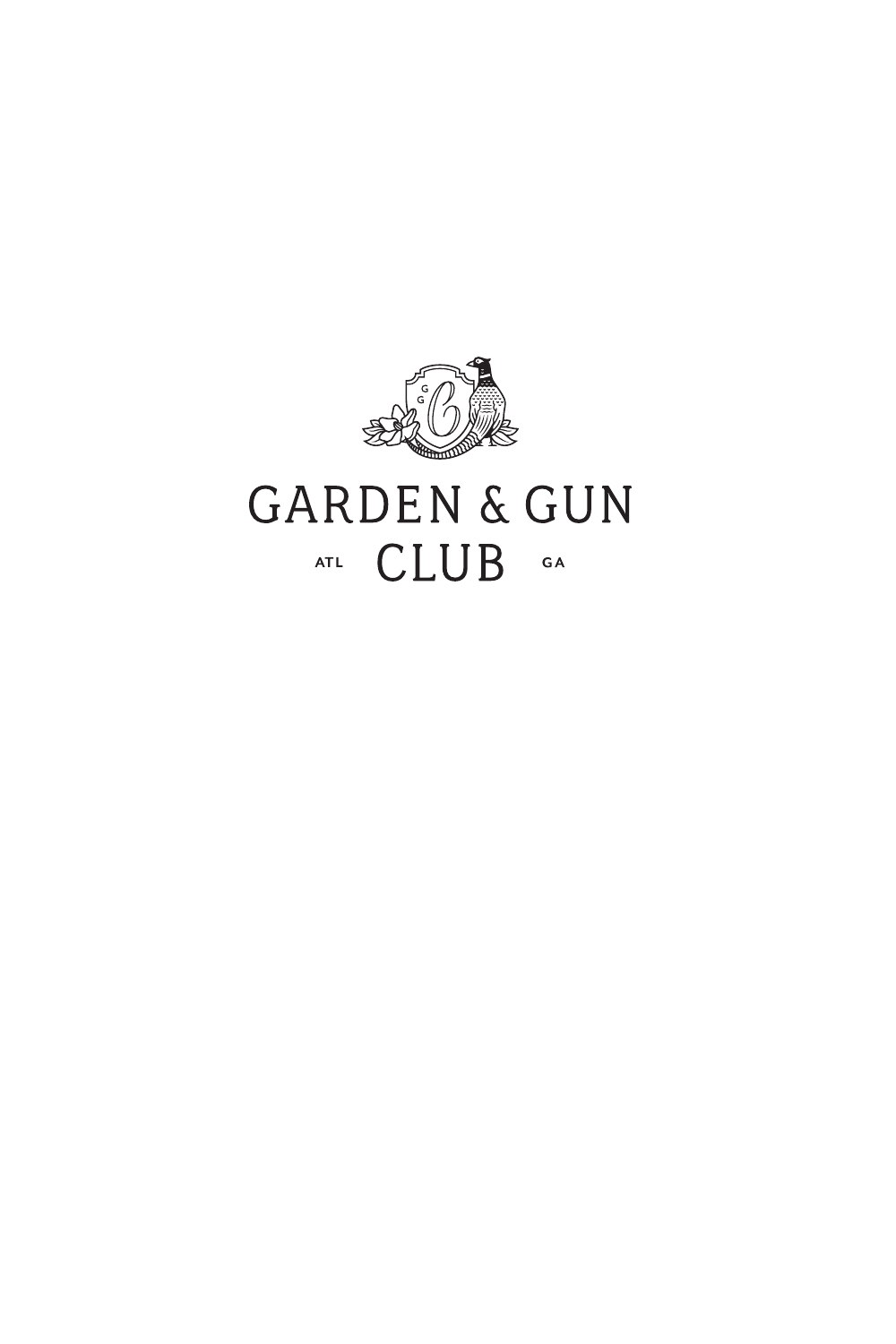MENU

by executive chef Sam Davis

# **STARTERS**

| Pimento Cheese, buttermilk crackers, crudités  | 13. |
|------------------------------------------------|-----|
| Fried Cauliflower, chermoula, pine nuts        | 14  |
| Fried Green Tomatoes, whipped pimento,         | 15  |
| confit garlic ranch                            |     |
| Steak Tartare*, egg yolk, garlic confit, toast | 1.5 |
| Crab Salad, pickled red onion, saltines        | 16  |
| Cassava Fries, curry ketchup, comeback sauce   | 10. |
|                                                |     |

#### SALADS

| Fried Chicken Salad                                      | 16 |
|----------------------------------------------------------|----|
| Tomato, pecans, greens, goat cheese,                     |    |
| mustard vinaigrette                                      |    |
| Kale Salad                                               | 14 |
| Cornbread croutons, pickled apple, citrus vinaigrette    |    |
| <b>Sprouts Salad</b>                                     | 12 |
| Watercress, sunflower sprouts, arugula, whipped ricotta, |    |
| sorghum, candied pecans                                  |    |

### SIDES

| <b>French Fries</b><br>(Sub truffle fries, +\$2) | 7 |
|--------------------------------------------------|---|
| Macaroni and Cheese                              | 7 |
| Toasted panko                                    |   |
| <b>Roasted Potatoes</b>                          | 7 |
| Caramelized onion, pickled mustard seed          |   |
| Seasonal Sautéed Vegetables                      | 7 |
| Side Salad                                       | 5 |
| <b>Boiled Peanuts</b>                            | 6 |

*\*CONSUMING RAW OR UNDERCOOKED FOOD ITEMS MAY INCREASE YOUR RISK OF FOODBORNE ILLNESS.*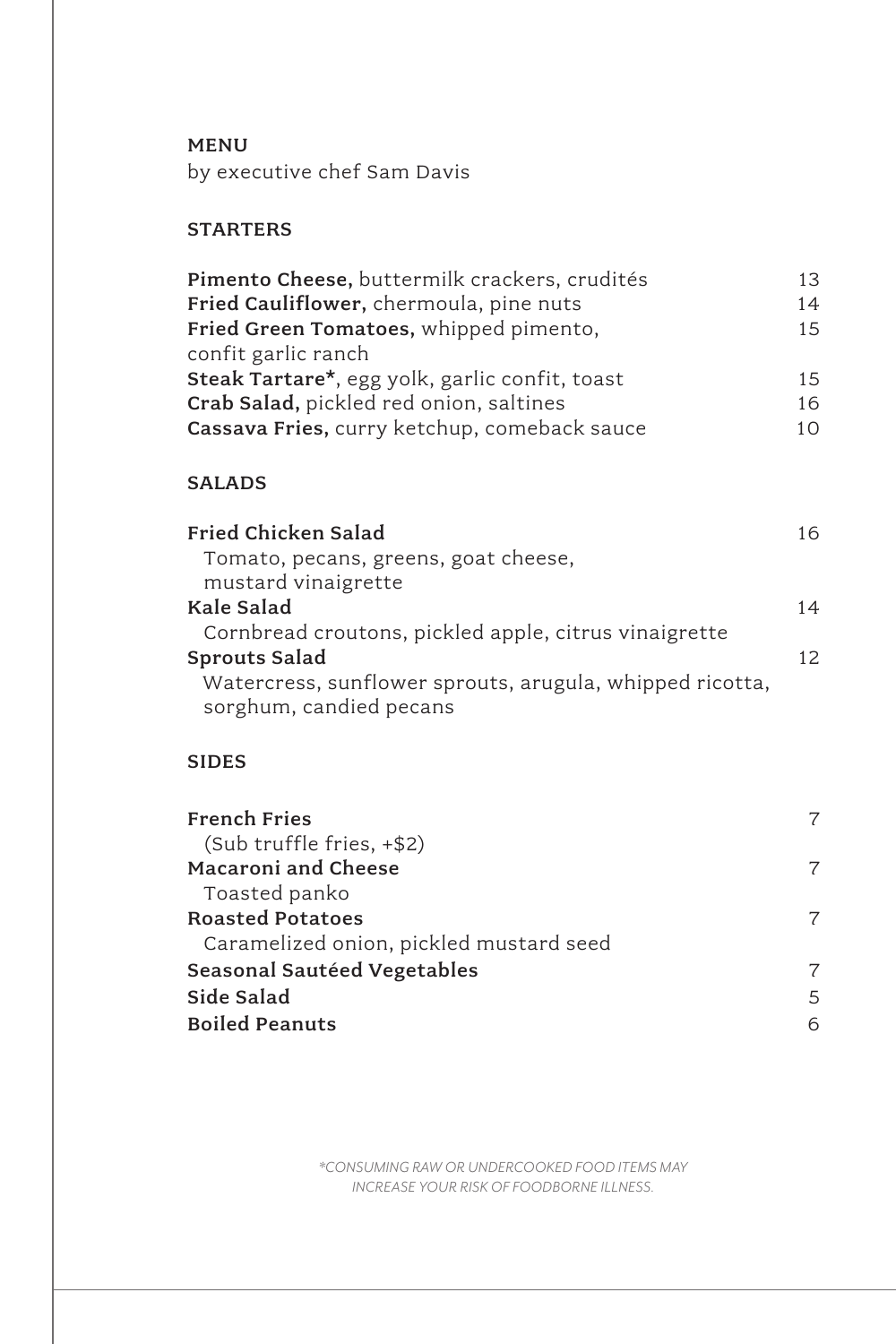#### ENTREES

| <b>Shrimp and Grits</b>                            | 22        |
|----------------------------------------------------|-----------|
| White shrimp, coconut Creole cream sauce, bacon    |           |
| <b>Roasted Pork Loin</b>                           | 26        |
| Roasted potatoes, roasted peach, mustard jus       |           |
| Club Burger                                        | 20        |
| American cheese, pickles, iceberg lettuce, tomato, |           |
| onion, mayo, comeback sauce, french fries          |           |
| Shrimp Po'boy                                      | 18        |
| Roasted cabbage, pickled coleslaw, spicy aioli,    |           |
| french fries                                       |           |
| Lobster Roll                                       | <b>MP</b> |
| Lobster tail, drawn butter, herbs, truffle fries   |           |
| Fish of the Day*                                   | <b>MP</b> |
| Seasonal Vegetable Plate                           | 18        |



*AN AUTOMATIC 20% GRATUITY CHARGE WILL BE APPLIED FOR ALL PARTIES OF SIX OR MORE GUESTS.*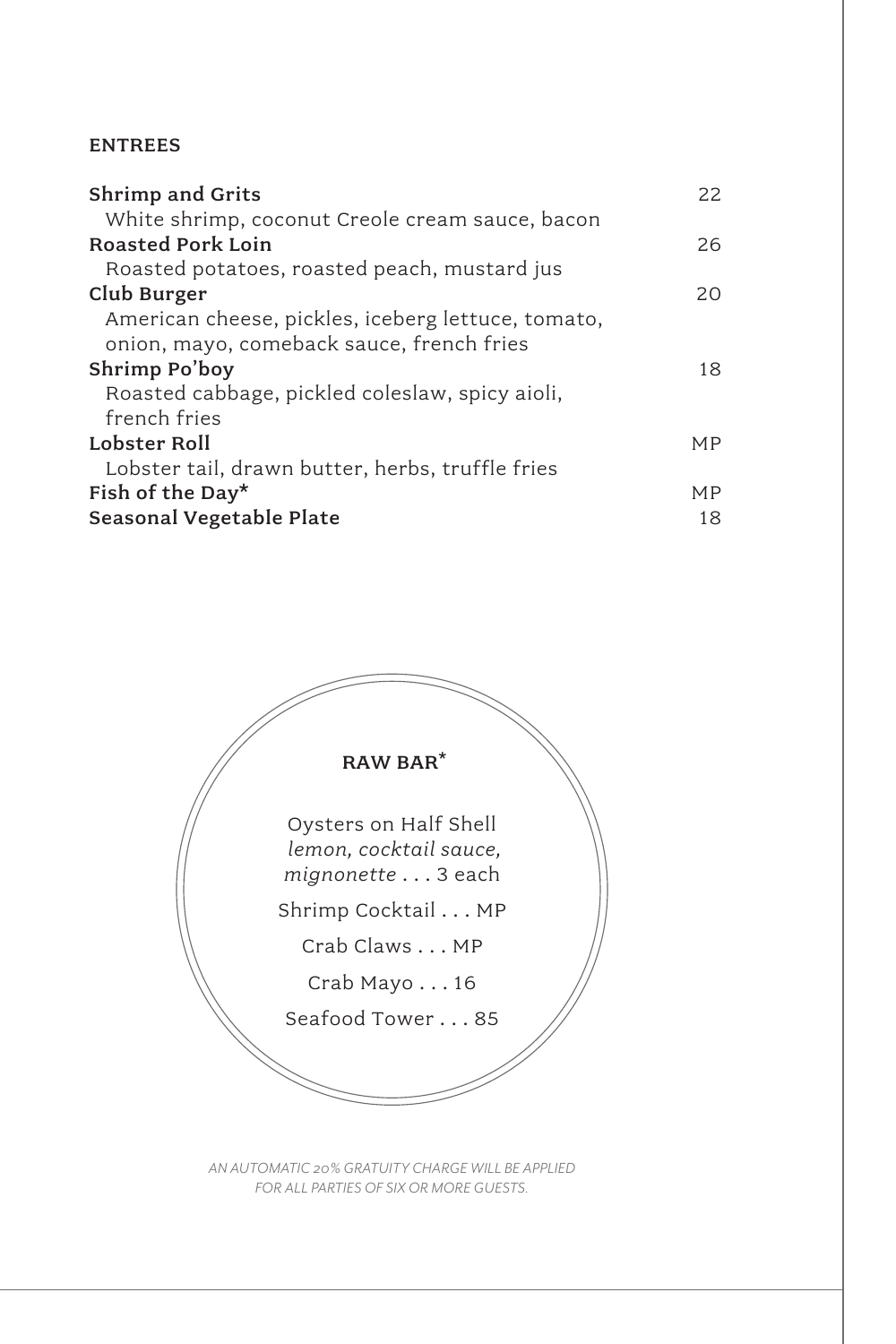#### CLUB COCKTAILS

Proper Old-Fashioned, 13 Blade and Bow bourbon, Angostura bitters, brown sugar, lemon

Mint Julep, 14 Maker's Mark bourbon, crushed ice, mint, sugar

> Bee's Knees, 12 Gin, honey, lemon

#### Pocket Full of Posies, 14

Cathead Honeysuckle vodka, St-Germain, Crème de Violette, honey, cucumber

Kentucky Tea, 12 Elijah Craig bourbon, peach schnapps, tea, lemonade

# Vieux Carré, 14

Whistle Pig PiggyBack rye, Blade and Bow bourbon, Carpano Antica, cognac, bitters

#### Hemingway Daquiri, 12

Plantation white rum, Luxardo Maraschino, lime, grapefruit

#### Paloma, 15

Tequila, grapefruit, lime, agave, soda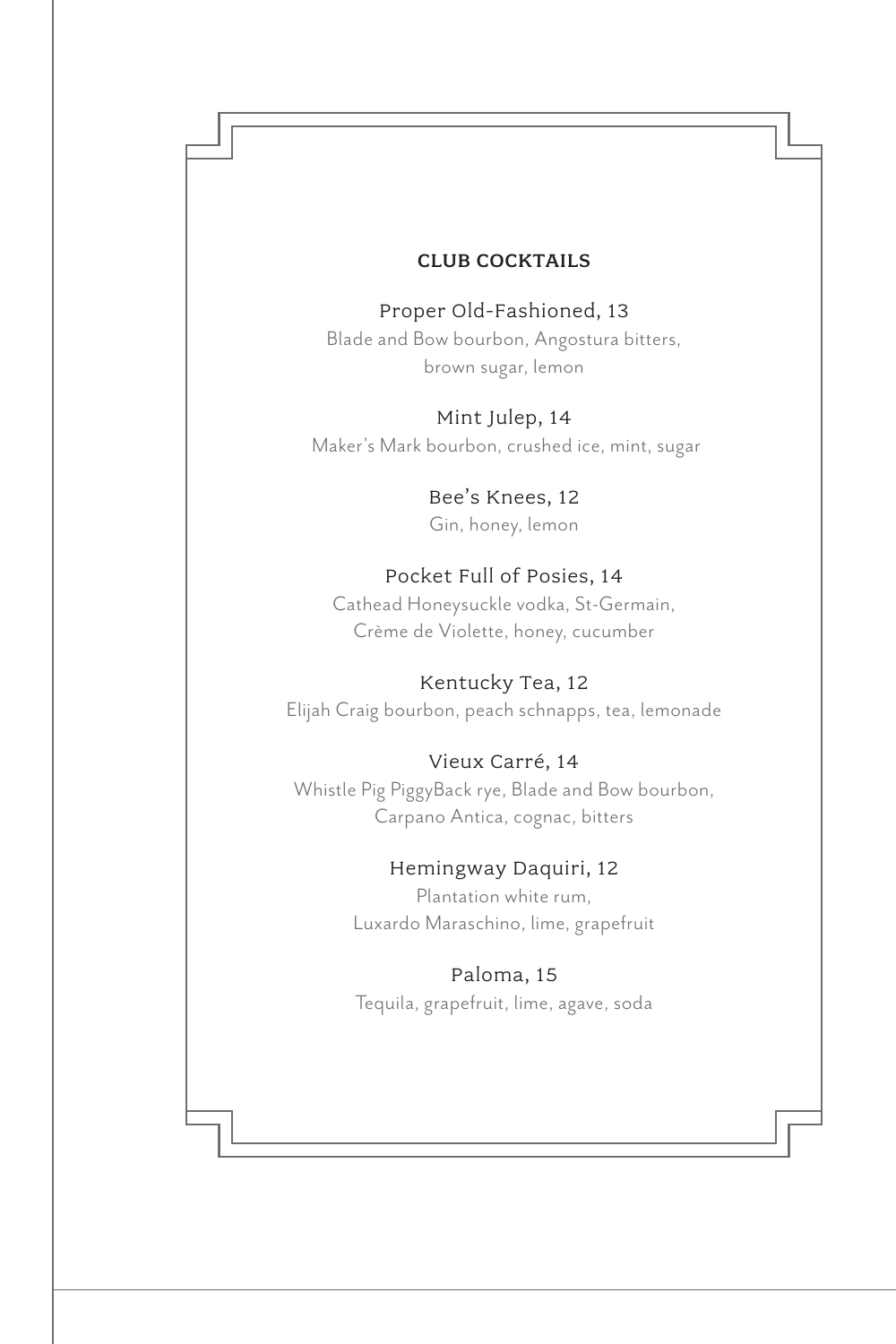#### BEER

#### DRAFT

| Scofflaw Basement IPA                   |  |
|-----------------------------------------|--|
| Creature Comforts<br>Classic City Lager |  |
| Creature Comforts Tropicália            |  |
| Seasonal Selection                      |  |

#### BOTTLES AND CANS

| Blue Moon              | 7 |
|------------------------|---|
| Coors Light            | 7 |
| Stella Artois          | 8 |
| Allagash White         | 7 |
| Bell's Two Hearted Ale | 7 |
| Creature Comforts Bibo | 8 |
| Long Drink             | 8 |

*GUESTS MAY BE SUBJECT TO A TWO-HOUR DINING LIMIT DURING PEAK HOURS. PARTIES OF SIX OR MORE MUST PAY VIA A SINGLE CHECK.*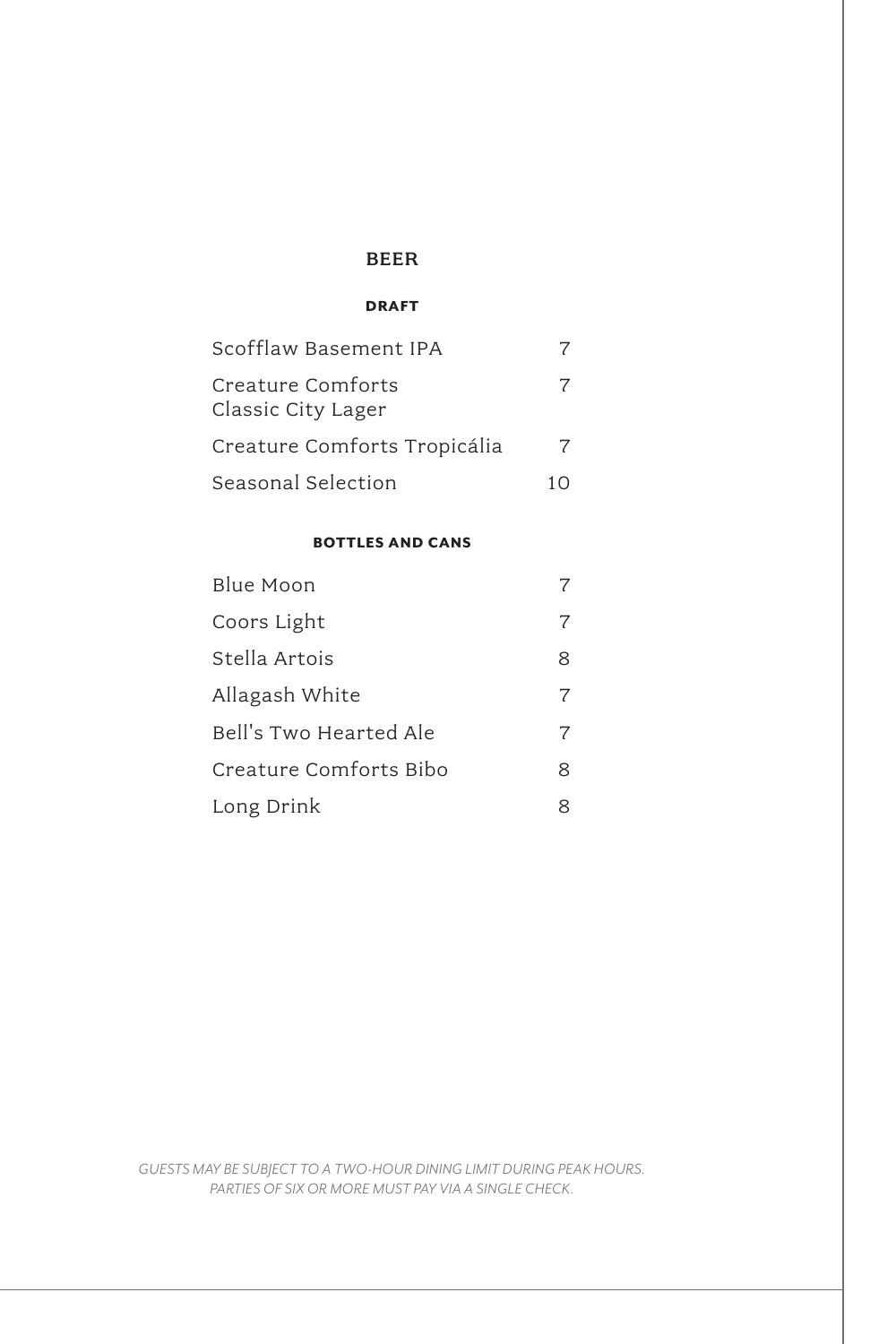# WINE

| <b>SPARKLING</b>                                            | Gl | Btl |
|-------------------------------------------------------------|----|-----|
| Faire la Fête Brut Rosé<br>Languedoc-Roussillon, France     | 14 | 56  |
| Duc de Valmer Blanc de Blancs Brut<br>Burgundy, France      | 10 | 40  |
| Jacquart Brut Mosaique<br>Champagne, France                 |    | 82  |
| <b>WHITE</b>                                                | Gl | Btl |
| La Torretta Pinot Grigio<br>Veneto, Italy                   | 12 | 48  |
| The Better Half Sauvignon Blanc<br>Marlborough, New Zealand | 12 | 48  |
| Dönnhoff Riesling<br>Oberhausen an der Nahe, Germany        | 12 | 48  |
| Presqu'ile Chardonnay<br>Santa Maria Valley, California     | 13 | 52  |

*RESERVE WINE LIST AVAILABLE UPON REQUEST.*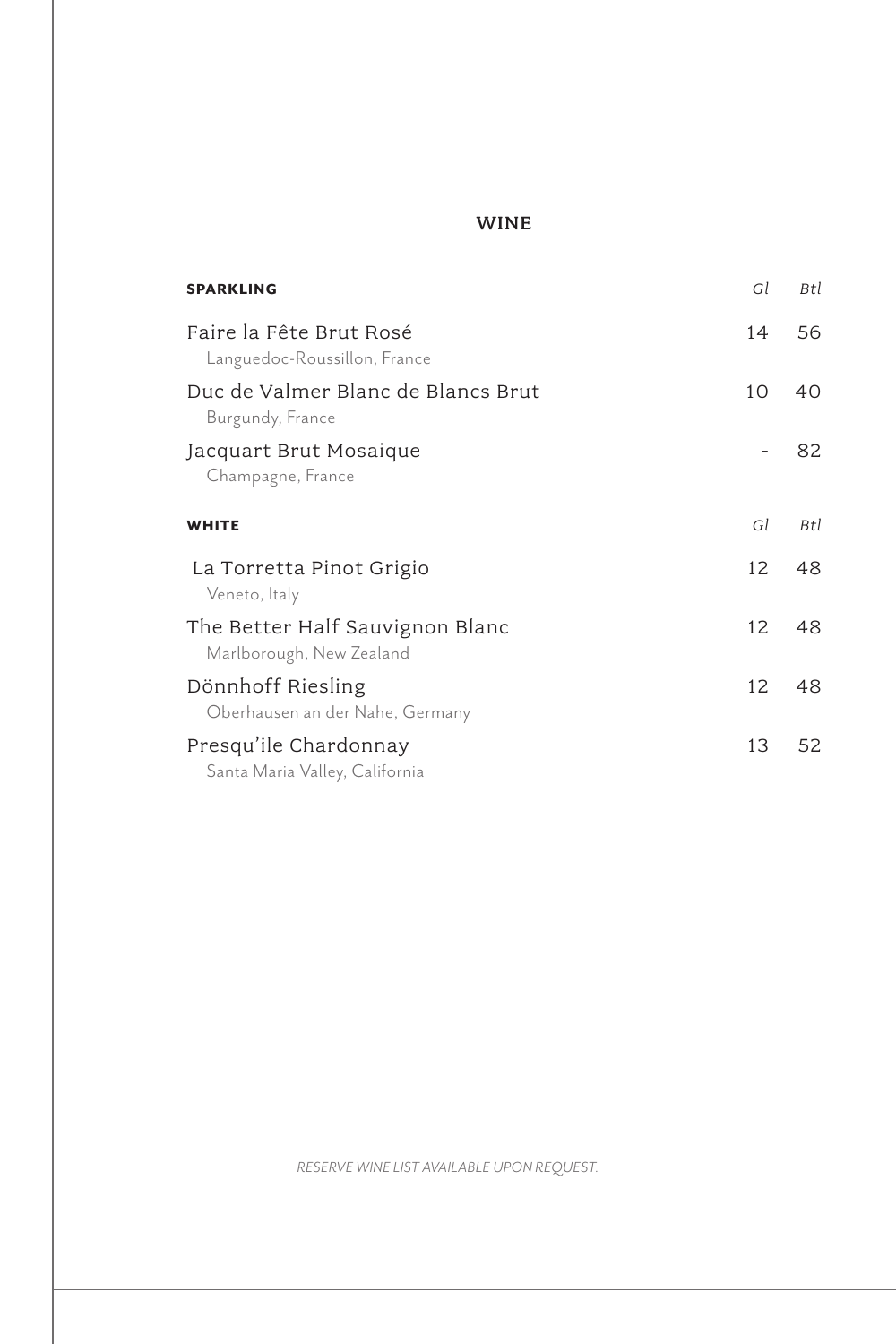#### WINE

| <b>ROSÉ</b>                                                             | Gl  | Btl |
|-------------------------------------------------------------------------|-----|-----|
| Commanderie de la Bargemone Rosé<br>Provence, France                    | 13  | 52  |
| <b>RED</b>                                                              | Gl  | Btl |
| Domaine Lafage Tessellae GSM<br>Languedoc-Roussillon, France            | 12  | 48  |
| Bove Marso Montepulciano d'Abruzzo<br>Abruzzo, Italy                    | 12. | 48  |
| Branham Estate Resolution Cabernet Sauvignon<br>Napa Valley, California | 13  | 52  |
| Elouan Pinot Noir<br>Umpqua Valley, Oregon                              | 13  | 52  |
| Leviathan Red Blend<br>Napa Valley, California                          | 15  | 60  |